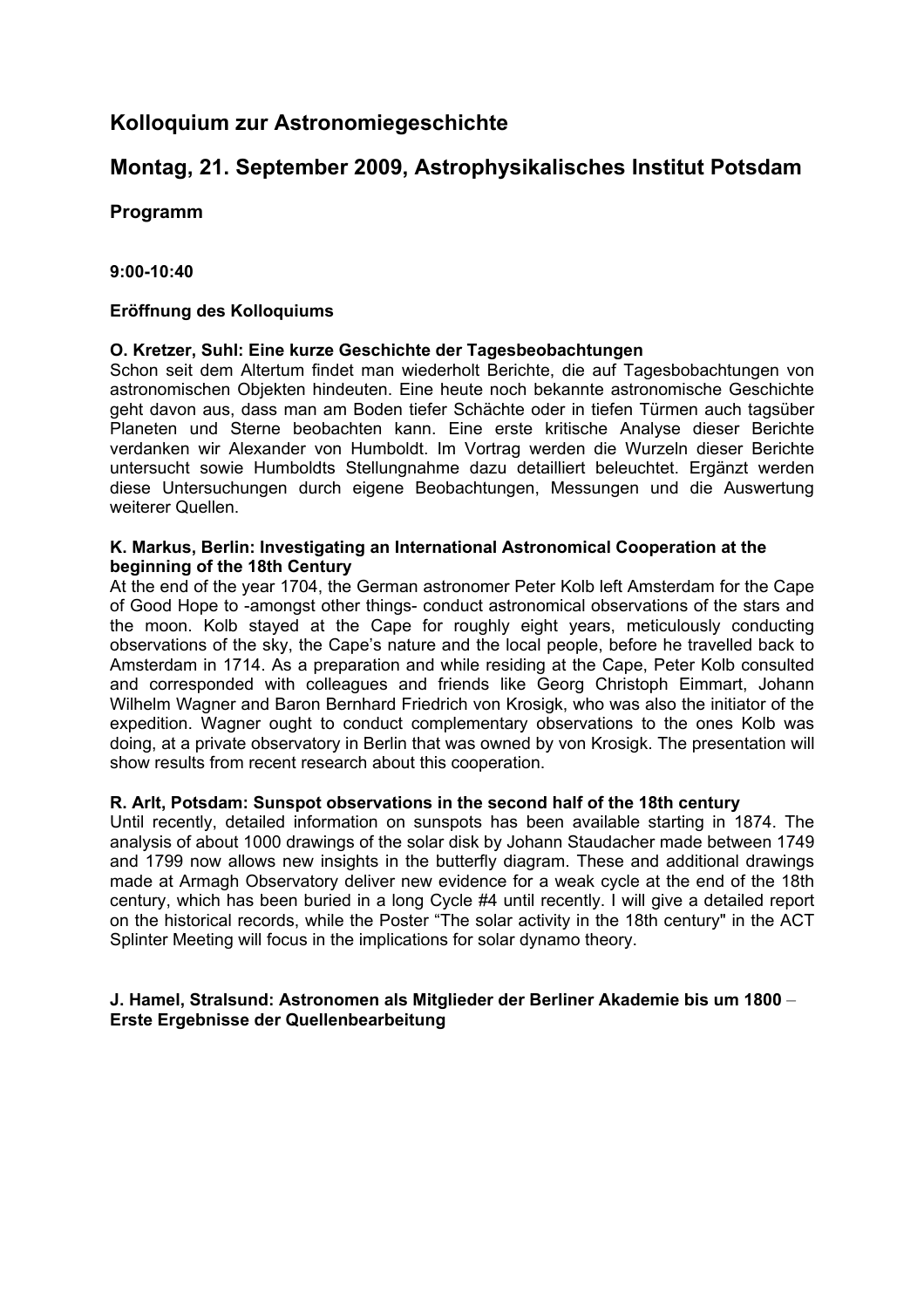#### **11:00-12:00**

#### **D. Fürst, Berlin: Die Geschichte der Sternwarte Königsberg in Preußen – Glanz und Untergang einer astronomischen Metropole**

Durch den Beschluss des preußischen Innenministeriums in Berlin zum Beginn des 19. Jahrhunderts, die Leistungsfähigkeit der ehrwürdigen Universität in Königsberg durch den Bau einer Sternwarte zu erhöhen, und durch die Weitsichtigkeit des Berliner Akademie-Mathematikers, Johann Georg Tralles den jungen Nichtakademiker Friedrich Wilhelm Bessel für die Professur für Mathematik und Astronomie für die Albertina vorzuschlagen, entstand in der ostpreußischen Metropole die bedeutendste europäische Sternwarte der ersten Hälfte des 19. Jahrhunderts. Nach dem Tode von Bessel konnte diese Tradition nicht fortgesetzt werden. In dieser Zeit litt die astronomische Beobachtung an diesem Observatorium, wie die in allen großen Industriestädten, durch die gewaltige industrielle Ausdehnung der Stadt, so dass die Besselsche Sternwarte mitten in der Stadt lag. Die völlige Auslöschung dieser astronomischen Metropole geschah im Rahmen des faschistischen Krieges. Heute erinnert ein Gedenkstein in Kaliningrad an diese wissenschaftshistorische Stätte.

#### **H. Duerbeck, Daun, und G. Münzel, Leipzig:**

#### **Die frühen Jahre der Astronomischen Gesellschaft im Spiegel des Briefwechsels Winnecke-Schoenfeld**

#### **W. R. Dick, Potsdam: Die ersten weiblichen Mitglieder der Astronomischen Gesellschaft, 1921 – 1931**

At the Potsdam Meeting of the Astronomische Gesellschaft in 1921, for the first time two women became members of the society, founded nearly 60 years before: Helene Marie Emilie Kempf (Potsdam), widow of the astronomer Paul Kempf, and the astronomer Julie Marie Vinter (Copenhagen). By 1931, less than 3 % of the ca. 500 members were women. Besides the two mentioned above, these were Rebekka Aleida Biegel (Netherlands), Annie J. Cannon (USA), Priscilla Fairfield (USA), Margarete Güssow (Germany), Margaret Harwood (USA), I. Lehmann-Balanowskaja (USSR), Frida Elisabet Palmér (Sweden), Paraskeva Parchomenko (USSR), Dorothea Roberts-Klumpke (USA), Sofia Romanskaja (USSR), Nina Staude (USSR), and Margarete Wisinger-Mohr (Hungary). The circumstances of the 1921 Meeting and the social background of these first female members will be discussed. Special emphasis will be given to the two German among them, both of Potsdam, and to B. A. Biegel, a Jewish astronomer and psychologist, who died of suicide in 1943 in the Westerbork Concentration Camp.

## **12:00-13:00 R. von Berlepsch: Führung durch die Babelsberger Sternwarte.**

#### **Mittagspause**

### **14:30-16:10**

#### **D. Lemke, Heidelberg: 150 Jahre Astrophysik – Kirchhoff und Bunsens Spektroskopie der Sonne in Heidelberg**

Im Jahre 1859 wandten Gustav Kirchhoff und Robert Bunsen die damals neue spektroskopische Methode auf einen Himmelskörper an. Durch gleichzeitiges Beobachten von im Labor erzeugten Spektren verschiedener Stoffe konnten sie mehrere Elemente auf der Sonne nachweisen. Auch die Entstehung der dunklen Linien in einer kühlen Sonnenatmosphäre wurde erklärt, was zu Kirchhoffs Strahlungsgesetz von 1859 führte. Das verwendete 4-Prismen-Spektrometer konnte ein meterlanges Sonnenspektrum zur sicheren Identifizierung der Linien liefern. In Heidelberg sind noch Spuren dieses Beginns der Astrophysik zu finden.